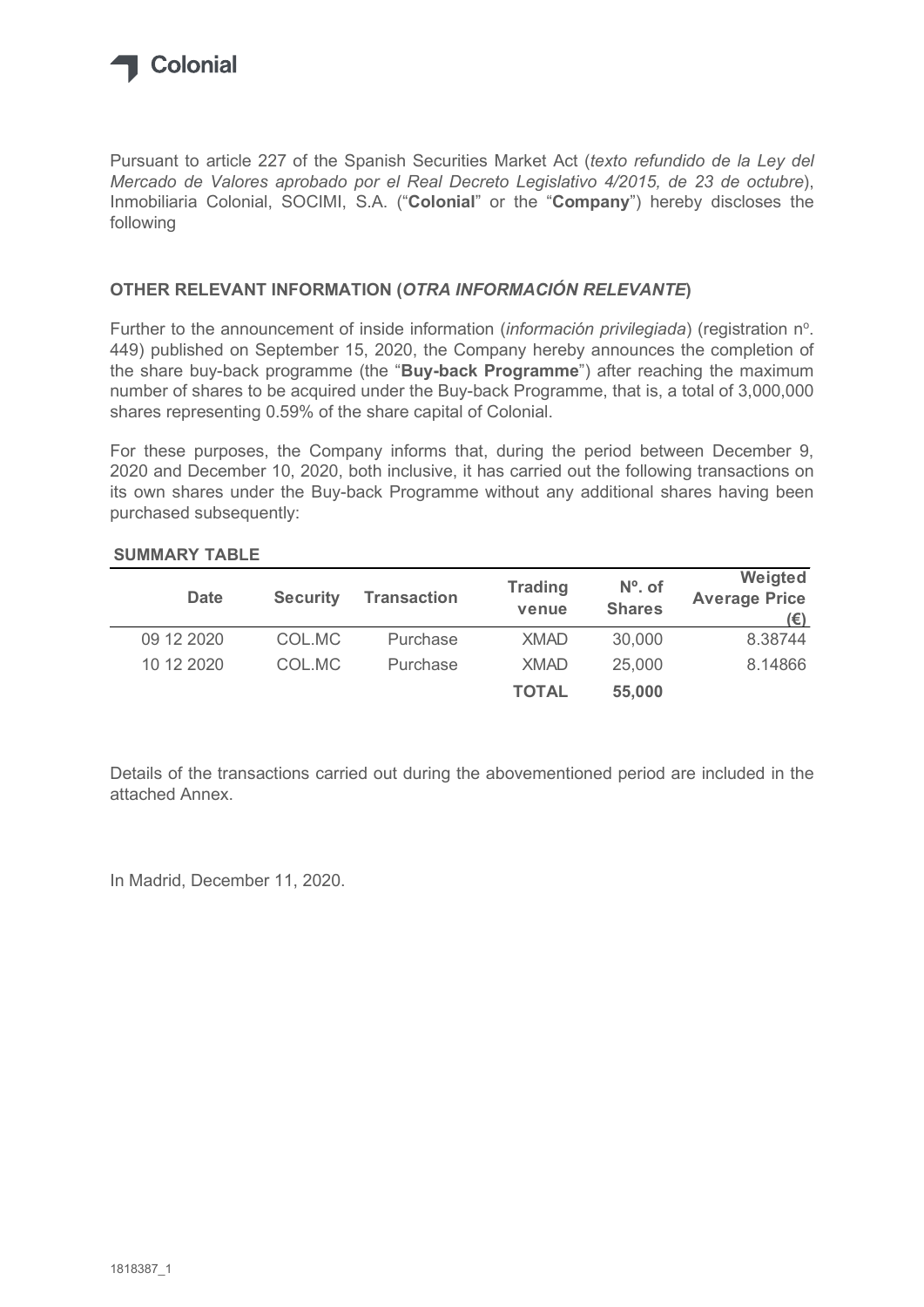## ANNEX

|                          |                  |                      |                         | <b>ANNEX</b>               |                    |                                              |
|--------------------------|------------------|----------------------|-------------------------|----------------------------|--------------------|----------------------------------------------|
| Date                     | <b>Security</b>  | <b>Transaction</b>   | <b>Trading</b><br>venue | $No$ . of<br><b>Shares</b> | Price $(\epsilon)$ | Intermediary                                 |
| 09 12 2020               | COL.MC           | Purchase             | <b>XMAD</b>             | 239                        | 8.355              | Banco Sabadell, S.A.                         |
| 09 12 2020               | COL.MC           | Purchase             | <b>XMAD</b>             | 823                        | 8.355              | Banco Sabadell, S.A.                         |
| 09 12 2020               | COL.MC           | Purchase             | <b>XMAD</b>             | 1,055                      | 8.315              | Banco Sabadell, S.A.                         |
| 09 12 2020               | COL.MC           | Purchase             | <b>XMAD</b>             | 134                        | 8.31               | Banco Sabadell, S.A.                         |
| 09 12 2020               | COL.MC           | Purchase             | <b>XMAD</b>             | 800                        | 8.31               | Banco Sabadell, S.A.                         |
| 09 12 2020               | COL.MC           | Purchase             | XMAD                    | 111                        | 8.31               | Banco Sabadell, S.A.                         |
| 09 12 2020               | COL.MC           | Purchase             | XMAD                    | 1,002                      | 8.36               | Banco Sabadell, S.A.                         |
| 09 12 2020               | COL.MC           | Purchase             | <b>XMAD</b>             | 1,062                      | 8.4                | Banco Sabadell, S.A.                         |
| 09 12 2020               | COL.MC           | Purchase             | <b>XMAD</b>             | 18                         | 8.385              | Banco Sabadell, S.A.                         |
| 09 12 2020               | COL.MC           | Purchase             | XMAD                    | 1,054                      | 8.385              | Banco Sabadell, S.A.                         |
| 09 12 2020               | COL.MC           | Purchase             | <b>XMAD</b>             | 800                        | 8.415              | Banco Sabadell, S.A.                         |
| 09 12 2020               | COL.MC           | Purchase<br>Purchase | <b>XMAD</b>             | 263                        | 8.415              | Banco Sabadell, S.A.                         |
| 09 12 2020               | COL.MC<br>COL.MC | Purchase             | <b>XMAD</b><br>XMAD     | 373<br>310                 | 8.415<br>8.42      | Banco Sabadell, S.A.<br>Banco Sabadell, S.A. |
| 09 12 2020<br>09 12 2020 | COL.MC           | Purchase             | <b>XMAD</b>             | 250                        | 8.42               | Banco Sabadell, S.A.                         |
| 09 12 2020               | COL.MC           | Purchase             | <b>XMAD</b>             | 106                        | 8.42               | Banco Sabadell, S.A.                         |
| 09 12 2020               | COL.MC           | Purchase             | <b>XMAD</b>             | 341                        | 8.415              | Banco Sabadell, S.A.                         |
| 09 12 2020               | COL.MC           | Purchase             | <b>XMAD</b>             | 180                        | 8.415              | Banco Sabadell, S.A.                         |
| 09 12 2020               | COL.MC           | Purchase             | <b>XMAD</b>             | 403                        | 8.415              | Banco Sabadell, S.A.                         |
| 09 12 2020               | COL.MC           | Purchase             | <b>XMAD</b>             | 172                        | 8.415              | Banco Sabadell, S.A.                         |
| 09 12 2020               | COL.MC           | Purchase             | <b>XMAD</b>             | 303                        | 8.445              | Banco Sabadell, S.A.                         |
| 09 12 2020               | COL.MC           | Purchase             | <b>XMAD</b>             | 713                        | 8.445              | Banco Sabadell, S.A.                         |
| 09 12 2020               | COL.MC           | Purchase             | <b>XMAD</b>             | 471                        | 8.425              | Banco Sabadell, S.A.                         |
| 09 12 2020               | COL.MC           | Purchase             | <b>XMAD</b>             | 607                        | 8.425              | Banco Sabadell, S.A.                         |
| 09 12 2020               | COL.MC           | Purchase             | <b>XMAD</b>             | 1,422                      | 8.425              | Banco Sabadell, S.A.                         |
| 09 12 2020               | COL.MC           | Purchase             | <b>XMAD</b>             | 256                        | 8.385              | Banco Sabadell, S.A.                         |
| 09 12 2020               | COL.MC           | Purchase             | <b>XMAD</b>             | 841                        | 8.385              | Banco Sabadell, S.A.                         |
| 09 12 2020               | COL.MC           | Purchase             | <b>XMAD</b>             | 318                        | 8.38               | Banco Sabadell, S.A.                         |
| 09 12 2020               | COL.MC           | Purchase             | <b>XMAD</b>             | 88                         | 8.38               | Banco Sabadell, S.A.                         |
| 09 12 2020               | COL.MC           | Purchase             | <b>XMAD</b>             | 419                        | 8.38               | Banco Sabadell, S.A.                         |
| 09 12 2020               | COL.MC           | Purchase             | <b>XMAD</b>             | 204                        | 8.385              | Banco Sabadell, S.A.                         |
| 09 12 2020               | COL.MC           | Purchase             | <b>XMAD</b>             | 800                        | 8.39               | Banco Sabadell, S.A.                         |
| 09 12 2020               | COL.MC           | Purchase             | <b>XMAD</b>             | 237                        | 8.39               | Banco Sabadell, S.A.                         |
| 09 12 2020               | COL.MC           | Purchase             | <b>XMAD</b>             | 200                        | 8.365              | Banco Sabadell, S.A.                         |
| 09 12 2020               | COL.MC           | Purchase             | XMAD                    | 419                        | 8.365              | Banco Sabadell, S.A.                         |
| 09 12 2020               | COL.MC           | Purchase             | <b>XMAD</b>             | 1,881                      | 8.365              | Banco Sabadell, S.A.                         |
| 09 12 2020               | COL.MC           | Purchase             | <b>XMAD</b>             | 796                        | 8.38               | Banco Sabadell, S.A.                         |
| 09 12 2020               | COL.MC           | Purchase             | <b>XMAD</b>             | 297                        | 8.38               | Banco Sabadell, S.A.                         |
| 09 12 2020               | COL.MC           | Purchase             | <b>XMAD</b>             | 630                        | 8.41               | Banco Sabadell, S.A.                         |
| 09 12 2020               | COL.MC           | Purchase             | <b>XMAD</b>             | 373                        | 8.41               | Banco Sabadell, S.A.                         |
| 09 12 2020               | COL.MC           | Purchase             | <b>XMAD</b>             | 42                         | 8.405              | Banco Sabadell, S.A.                         |
| 09 12 2020               | COL.MC           | Purchase             | <b>XMAD</b>             | 419                        | 8.405              | Banco Sabadell, S.A.                         |
| 09 12 2020               | COL.MC           | Purchase             | <b>XMAD</b>             | 597                        | 8.42               | Banco Sabadell, S.A.                         |
| 09 12 2020               | COL.MC           | Purchase             | <b>XMAD</b>             | 577                        | 8.41               | Banco Sabadell, S.A.                         |
| 09 12 2020               | COL.MC           | Purchase             | <b>XMAD</b>             | 30<br>418                  | 8.41               | Banco Sabadell, S.A.                         |
| 09 12 2020               | COL.MC           | Purchase             | <b>XMAD</b>             |                            | 8.41               | Banco Sabadell, S.A.                         |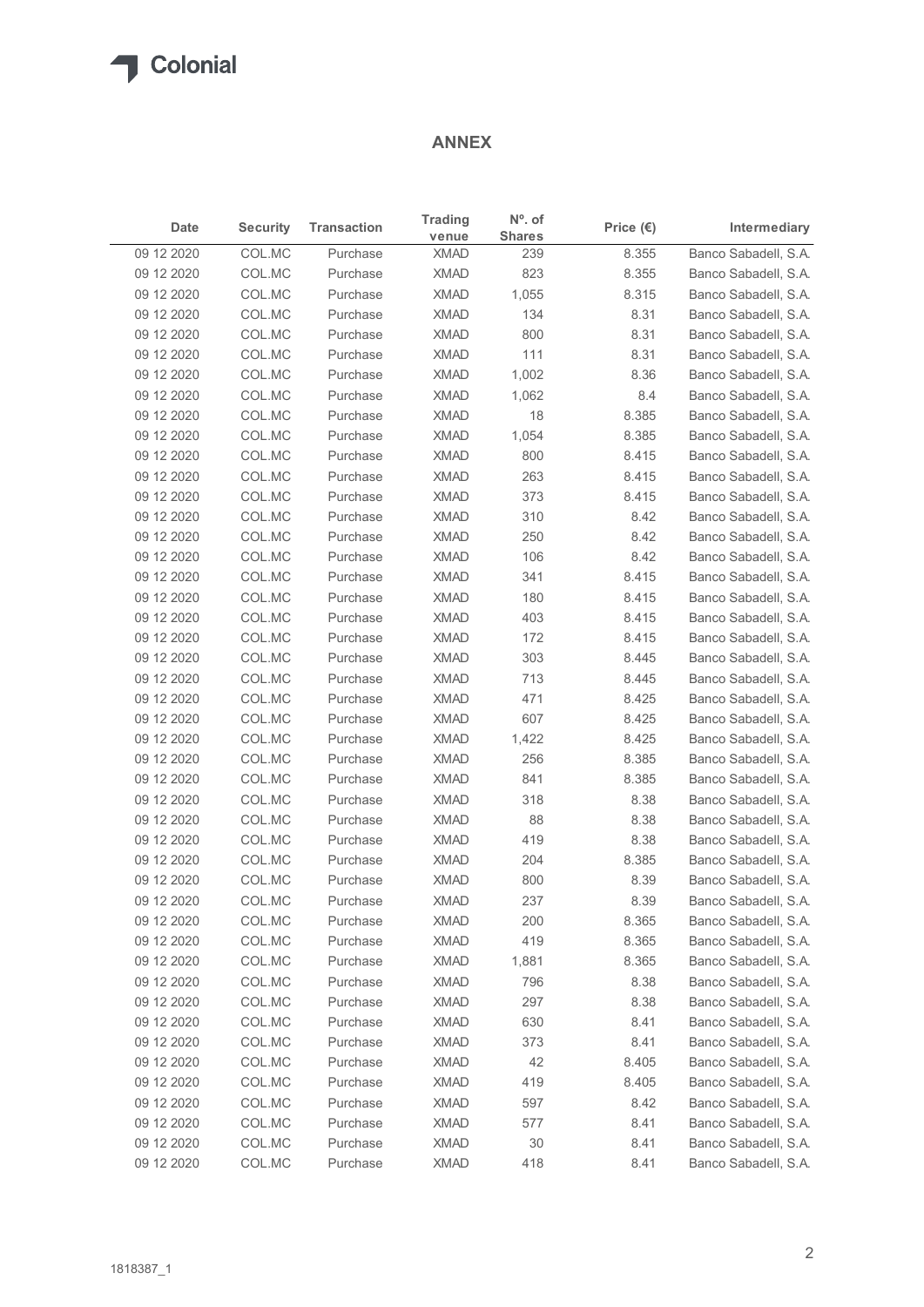

| Date<br>venue<br>Banco Sabadell, S.A.<br>09 12 2020<br>COL.MC<br><b>XMAD</b><br>8.4<br>Purchase<br>675<br>COL.MC<br><b>XMAD</b><br>389<br>Banco Sabadell, S.A.<br>09 12 2020<br>Purchase<br>8.4<br>COL.MC<br><b>XMAD</b><br>800<br>Banco Sabadell, S.A.<br>09 12 2020<br>Purchase<br>8.38<br><b>XMAD</b><br>122<br>09 12 2020<br>COL.MC<br>Purchase<br>8.38<br>Banco Sabadell, S.A.<br>COL.MC<br><b>XMAD</b><br>419<br>09 12 2020<br>Purchase<br>8.38<br>Banco Sabadell, S.A.<br>COL.MC<br><b>XMAD</b><br>Banco Sabadell, S.A.<br>09 12 2020<br>Purchase<br>1,707<br>8.38<br>09 12 2020<br>COL.MC<br><b>XMAD</b><br>Banco Sabadell, S.A.<br>Purchase<br>1,952<br>8.38<br>09 12 2020<br>COL.MC<br>Purchase<br><b>XMAD</b><br>563<br>8.37<br>Banco Sabadell, S.A.<br>COL.MC<br>500<br>09 12 2020<br><b>XMAD</b><br>8.38<br>Banco Sabadell, S.A.<br>Purchase<br>COL.MC<br><b>XMAD</b><br>19<br>09 12 2020<br>Purchase<br>8.37<br>Banco Sabadell, S.A.<br>COL.MC<br><b>XMAD</b><br>255<br>10 12 2020<br>Purchase<br>8,345<br>Banco Sabadell, S.A.<br>COL.MC<br><b>XMAD</b><br>338<br>8.335<br>Banco Sabadell, S.A.<br>10 12 2020<br>Purchase<br><b>XMAD</b><br>242<br>8.315<br>10 12 2020<br>COL.MC<br>Purchase<br>Banco Sabadell, S.A.<br>233<br>10 12 2020<br>COL.MC<br>XMAD<br>8.315<br>Banco Sabadell, S.A.<br>Purchase<br>10 12 2020<br><b>XMAD</b><br>8.325<br>Banco Sabadell, S.A.<br>COL.MC<br>Purchase<br>206<br><b>XMAD</b><br>12<br>8.285<br>10 12 2020<br>COL.MC<br>Purchase<br>Banco Sabadell, S.A.<br>XMAD<br>226<br>8.285<br>10 12 2020<br>COL.MC<br>Purchase<br>Banco Sabadell, S.A.<br>XMAD<br>8.255<br>10 12 2020<br>COL.MC<br>Purchase<br>182<br>Banco Sabadell, S.A.<br><b>XMAD</b><br>8.23<br>Banco Sabadell, S.A.<br>10 12 2020<br>COL.MC<br>Purchase<br>171<br>10 12 2020<br>COL.MC<br>Purchase<br><b>XMAD</b><br>138<br>8.245<br>Banco Sabadell, S.A.<br>122<br>8.24<br>10 12 2020<br>COL.MC<br><b>XMAD</b><br>Banco Sabadell, S.A.<br>Purchase<br>10 12 2020<br>COL.MC<br>XMAD<br>800<br>8.24<br>Purchase<br>Banco Sabadell, S.A.<br>10 12 2020<br>COL.MC<br>Purchase<br><b>XMAD</b><br>800<br>8.24<br>Banco Sabadell, S.A.<br>10 12 2020<br>COL.MC<br>Purchase<br><b>XMAD</b><br>400<br>8.24<br>Banco Sabadell, S.A.<br>COL.MC<br>XMAD<br>8.24<br>10 12 2020<br>Purchase<br>116<br>Banco Sabadell, S.A.<br>COL.MC<br><b>XMAD</b><br>200<br>8.235<br>10 12 2020<br>Purchase<br>Banco Sabadell, S.A.<br>279<br>10 12 2020<br>COL.MC<br><b>XMAD</b><br>8.235<br>Banco Sabadell, S.A.<br>Purchase<br><b>XMAD</b><br>8.23<br>10 12 2020<br>COL.MC<br>Purchase<br>150<br>Banco Sabadell, S.A.<br><b>XMAD</b><br>129<br>8.235<br>Banco Sabadell, S.A.<br>10 12 2020<br>COL.MC<br>Purchase<br>COL.MC<br><b>XMAD</b><br>10 12 2020<br>Purchase<br>135<br>8.22<br>Banco Sabadell, S.A.<br><b>XMAD</b><br>10 12 2020<br>COL.MC<br>Purchase<br>287<br>8.215<br>Banco Sabadell, S.A.<br>121<br>8.22<br>10 12 2020<br>COL.MC<br>Purchase<br><b>XMAD</b><br>Banco Sabadell, S.A.<br><b>XMAD</b><br>133<br>10 12 2020<br>COL.MC<br>Purchase<br>8.2<br>Banco Sabadell, S.A.<br><b>XMAD</b><br>148<br>8.2<br>10 12 2020<br>COL.MC<br>Purchase<br>Banco Sabadell, S.A.<br>8.195<br>10 12 2020<br>COL.MC<br>Purchase<br><b>XMAD</b><br>76<br>Banco Sabadell, S.A.<br>10 12 2020<br>COL.MC<br>Purchase<br>XMAD<br>191<br>8.195<br>Banco Sabadell, S.A.<br>COL.MC<br>10 12 2020<br>Purchase<br><b>XMAD</b><br>128<br>8.19<br>Banco Sabadell, S.A.<br><b>XMAD</b><br>8.185<br>10 12 2020<br>COL.MC<br>111<br>Banco Sabadell, S.A.<br>Purchase<br><b>XMAD</b><br>83<br>8.17<br>10 12 2020<br>COL.MC<br>Purchase<br>Banco Sabadell, S.A.<br>XMAD<br>47<br>10 12 2020<br>COL.MC<br>Purchase<br>8.17<br>Banco Sabadell, S.A.<br>COL.MC<br><b>XMAD</b><br>8.175<br>Banco Sabadell, S.A.<br>10 12 2020<br>Purchase<br>122<br>10 12 2020<br>COL.MC<br>Purchase<br><b>XMAD</b><br>2,952<br>8.155<br>Banco Sabadell, S.A.<br>48<br>10 12 2020<br>COL.MC<br>Purchase<br><b>XMAD</b><br>8.155<br>Banco Sabadell, S.A.<br>108<br>8.15<br>10 12 2020<br>COL.MC<br><b>XMAD</b><br>Banco Sabadell, S.A.<br>Purchase<br>10 12 2020<br><b>XMAD</b><br>298<br>COL.MC<br>Purchase<br>8.16<br>Banco Sabadell, S.A.<br><b>XMAD</b><br>82<br>10 12 2020<br>COL.MC<br>Purchase<br>8.15<br>Banco Sabadell, S.A.<br>8.135<br>10 12 2020<br>COL.MC<br>Purchase<br><b>XMAD</b><br>5<br>Banco Sabadell, S.A.<br><b>XMAD</b><br>123<br>8.135<br>10 12 2020<br>COL.MC<br>Purchase<br>Banco Sabadell, S.A.<br>COL.MC<br>233<br>8.14<br>10 12 2020<br>Purchase<br><b>XMAD</b><br>Banco Sabadell, S.A.<br>$\overline{7}$<br>10 12 2020<br>COL.MC<br>XMAD<br>8.14<br>Banco Sabadell, S.A.<br>Purchase | <b>Security</b> | <b>Transaction</b> | <b>Trading</b> | $N^{\circ}$ . of | Price $(\epsilon)$ | Intermediary |
|--------------------------------------------------------------------------------------------------------------------------------------------------------------------------------------------------------------------------------------------------------------------------------------------------------------------------------------------------------------------------------------------------------------------------------------------------------------------------------------------------------------------------------------------------------------------------------------------------------------------------------------------------------------------------------------------------------------------------------------------------------------------------------------------------------------------------------------------------------------------------------------------------------------------------------------------------------------------------------------------------------------------------------------------------------------------------------------------------------------------------------------------------------------------------------------------------------------------------------------------------------------------------------------------------------------------------------------------------------------------------------------------------------------------------------------------------------------------------------------------------------------------------------------------------------------------------------------------------------------------------------------------------------------------------------------------------------------------------------------------------------------------------------------------------------------------------------------------------------------------------------------------------------------------------------------------------------------------------------------------------------------------------------------------------------------------------------------------------------------------------------------------------------------------------------------------------------------------------------------------------------------------------------------------------------------------------------------------------------------------------------------------------------------------------------------------------------------------------------------------------------------------------------------------------------------------------------------------------------------------------------------------------------------------------------------------------------------------------------------------------------------------------------------------------------------------------------------------------------------------------------------------------------------------------------------------------------------------------------------------------------------------------------------------------------------------------------------------------------------------------------------------------------------------------------------------------------------------------------------------------------------------------------------------------------------------------------------------------------------------------------------------------------------------------------------------------------------------------------------------------------------------------------------------------------------------------------------------------------------------------------------------------------------------------------------------------------------------------------------------------------------------------------------------------------------------------------------------------------------------------------------------------------------------------------------------------------------------------------------------------------------------------------------------------------------------------------------------------------------------------------------------------------------------------------------------------------------------------------------------------------------------------------------------------------------------------------------------------------------------------------------------------------------------------------------------------------------------------------------------------------------------------------------------------------------------------------------------------------------------------------------------------------------------|-----------------|--------------------|----------------|------------------|--------------------|--------------|
|                                                                                                                                                                                                                                                                                                                                                                                                                                                                                                                                                                                                                                                                                                                                                                                                                                                                                                                                                                                                                                                                                                                                                                                                                                                                                                                                                                                                                                                                                                                                                                                                                                                                                                                                                                                                                                                                                                                                                                                                                                                                                                                                                                                                                                                                                                                                                                                                                                                                                                                                                                                                                                                                                                                                                                                                                                                                                                                                                                                                                                                                                                                                                                                                                                                                                                                                                                                                                                                                                                                                                                                                                                                                                                                                                                                                                                                                                                                                                                                                                                                                                                                                                                                                                                                                                                                                                                                                                                                                                                                                                                                                                                                                    |                 |                    |                | <b>Shares</b>    |                    |              |
|                                                                                                                                                                                                                                                                                                                                                                                                                                                                                                                                                                                                                                                                                                                                                                                                                                                                                                                                                                                                                                                                                                                                                                                                                                                                                                                                                                                                                                                                                                                                                                                                                                                                                                                                                                                                                                                                                                                                                                                                                                                                                                                                                                                                                                                                                                                                                                                                                                                                                                                                                                                                                                                                                                                                                                                                                                                                                                                                                                                                                                                                                                                                                                                                                                                                                                                                                                                                                                                                                                                                                                                                                                                                                                                                                                                                                                                                                                                                                                                                                                                                                                                                                                                                                                                                                                                                                                                                                                                                                                                                                                                                                                                                    |                 |                    |                |                  |                    |              |
|                                                                                                                                                                                                                                                                                                                                                                                                                                                                                                                                                                                                                                                                                                                                                                                                                                                                                                                                                                                                                                                                                                                                                                                                                                                                                                                                                                                                                                                                                                                                                                                                                                                                                                                                                                                                                                                                                                                                                                                                                                                                                                                                                                                                                                                                                                                                                                                                                                                                                                                                                                                                                                                                                                                                                                                                                                                                                                                                                                                                                                                                                                                                                                                                                                                                                                                                                                                                                                                                                                                                                                                                                                                                                                                                                                                                                                                                                                                                                                                                                                                                                                                                                                                                                                                                                                                                                                                                                                                                                                                                                                                                                                                                    |                 |                    |                |                  |                    |              |
|                                                                                                                                                                                                                                                                                                                                                                                                                                                                                                                                                                                                                                                                                                                                                                                                                                                                                                                                                                                                                                                                                                                                                                                                                                                                                                                                                                                                                                                                                                                                                                                                                                                                                                                                                                                                                                                                                                                                                                                                                                                                                                                                                                                                                                                                                                                                                                                                                                                                                                                                                                                                                                                                                                                                                                                                                                                                                                                                                                                                                                                                                                                                                                                                                                                                                                                                                                                                                                                                                                                                                                                                                                                                                                                                                                                                                                                                                                                                                                                                                                                                                                                                                                                                                                                                                                                                                                                                                                                                                                                                                                                                                                                                    |                 |                    |                |                  |                    |              |
|                                                                                                                                                                                                                                                                                                                                                                                                                                                                                                                                                                                                                                                                                                                                                                                                                                                                                                                                                                                                                                                                                                                                                                                                                                                                                                                                                                                                                                                                                                                                                                                                                                                                                                                                                                                                                                                                                                                                                                                                                                                                                                                                                                                                                                                                                                                                                                                                                                                                                                                                                                                                                                                                                                                                                                                                                                                                                                                                                                                                                                                                                                                                                                                                                                                                                                                                                                                                                                                                                                                                                                                                                                                                                                                                                                                                                                                                                                                                                                                                                                                                                                                                                                                                                                                                                                                                                                                                                                                                                                                                                                                                                                                                    |                 |                    |                |                  |                    |              |
|                                                                                                                                                                                                                                                                                                                                                                                                                                                                                                                                                                                                                                                                                                                                                                                                                                                                                                                                                                                                                                                                                                                                                                                                                                                                                                                                                                                                                                                                                                                                                                                                                                                                                                                                                                                                                                                                                                                                                                                                                                                                                                                                                                                                                                                                                                                                                                                                                                                                                                                                                                                                                                                                                                                                                                                                                                                                                                                                                                                                                                                                                                                                                                                                                                                                                                                                                                                                                                                                                                                                                                                                                                                                                                                                                                                                                                                                                                                                                                                                                                                                                                                                                                                                                                                                                                                                                                                                                                                                                                                                                                                                                                                                    |                 |                    |                |                  |                    |              |
|                                                                                                                                                                                                                                                                                                                                                                                                                                                                                                                                                                                                                                                                                                                                                                                                                                                                                                                                                                                                                                                                                                                                                                                                                                                                                                                                                                                                                                                                                                                                                                                                                                                                                                                                                                                                                                                                                                                                                                                                                                                                                                                                                                                                                                                                                                                                                                                                                                                                                                                                                                                                                                                                                                                                                                                                                                                                                                                                                                                                                                                                                                                                                                                                                                                                                                                                                                                                                                                                                                                                                                                                                                                                                                                                                                                                                                                                                                                                                                                                                                                                                                                                                                                                                                                                                                                                                                                                                                                                                                                                                                                                                                                                    |                 |                    |                |                  |                    |              |
|                                                                                                                                                                                                                                                                                                                                                                                                                                                                                                                                                                                                                                                                                                                                                                                                                                                                                                                                                                                                                                                                                                                                                                                                                                                                                                                                                                                                                                                                                                                                                                                                                                                                                                                                                                                                                                                                                                                                                                                                                                                                                                                                                                                                                                                                                                                                                                                                                                                                                                                                                                                                                                                                                                                                                                                                                                                                                                                                                                                                                                                                                                                                                                                                                                                                                                                                                                                                                                                                                                                                                                                                                                                                                                                                                                                                                                                                                                                                                                                                                                                                                                                                                                                                                                                                                                                                                                                                                                                                                                                                                                                                                                                                    |                 |                    |                |                  |                    |              |
|                                                                                                                                                                                                                                                                                                                                                                                                                                                                                                                                                                                                                                                                                                                                                                                                                                                                                                                                                                                                                                                                                                                                                                                                                                                                                                                                                                                                                                                                                                                                                                                                                                                                                                                                                                                                                                                                                                                                                                                                                                                                                                                                                                                                                                                                                                                                                                                                                                                                                                                                                                                                                                                                                                                                                                                                                                                                                                                                                                                                                                                                                                                                                                                                                                                                                                                                                                                                                                                                                                                                                                                                                                                                                                                                                                                                                                                                                                                                                                                                                                                                                                                                                                                                                                                                                                                                                                                                                                                                                                                                                                                                                                                                    |                 |                    |                |                  |                    |              |
|                                                                                                                                                                                                                                                                                                                                                                                                                                                                                                                                                                                                                                                                                                                                                                                                                                                                                                                                                                                                                                                                                                                                                                                                                                                                                                                                                                                                                                                                                                                                                                                                                                                                                                                                                                                                                                                                                                                                                                                                                                                                                                                                                                                                                                                                                                                                                                                                                                                                                                                                                                                                                                                                                                                                                                                                                                                                                                                                                                                                                                                                                                                                                                                                                                                                                                                                                                                                                                                                                                                                                                                                                                                                                                                                                                                                                                                                                                                                                                                                                                                                                                                                                                                                                                                                                                                                                                                                                                                                                                                                                                                                                                                                    |                 |                    |                |                  |                    |              |
|                                                                                                                                                                                                                                                                                                                                                                                                                                                                                                                                                                                                                                                                                                                                                                                                                                                                                                                                                                                                                                                                                                                                                                                                                                                                                                                                                                                                                                                                                                                                                                                                                                                                                                                                                                                                                                                                                                                                                                                                                                                                                                                                                                                                                                                                                                                                                                                                                                                                                                                                                                                                                                                                                                                                                                                                                                                                                                                                                                                                                                                                                                                                                                                                                                                                                                                                                                                                                                                                                                                                                                                                                                                                                                                                                                                                                                                                                                                                                                                                                                                                                                                                                                                                                                                                                                                                                                                                                                                                                                                                                                                                                                                                    |                 |                    |                |                  |                    |              |
|                                                                                                                                                                                                                                                                                                                                                                                                                                                                                                                                                                                                                                                                                                                                                                                                                                                                                                                                                                                                                                                                                                                                                                                                                                                                                                                                                                                                                                                                                                                                                                                                                                                                                                                                                                                                                                                                                                                                                                                                                                                                                                                                                                                                                                                                                                                                                                                                                                                                                                                                                                                                                                                                                                                                                                                                                                                                                                                                                                                                                                                                                                                                                                                                                                                                                                                                                                                                                                                                                                                                                                                                                                                                                                                                                                                                                                                                                                                                                                                                                                                                                                                                                                                                                                                                                                                                                                                                                                                                                                                                                                                                                                                                    |                 |                    |                |                  |                    |              |
|                                                                                                                                                                                                                                                                                                                                                                                                                                                                                                                                                                                                                                                                                                                                                                                                                                                                                                                                                                                                                                                                                                                                                                                                                                                                                                                                                                                                                                                                                                                                                                                                                                                                                                                                                                                                                                                                                                                                                                                                                                                                                                                                                                                                                                                                                                                                                                                                                                                                                                                                                                                                                                                                                                                                                                                                                                                                                                                                                                                                                                                                                                                                                                                                                                                                                                                                                                                                                                                                                                                                                                                                                                                                                                                                                                                                                                                                                                                                                                                                                                                                                                                                                                                                                                                                                                                                                                                                                                                                                                                                                                                                                                                                    |                 |                    |                |                  |                    |              |
|                                                                                                                                                                                                                                                                                                                                                                                                                                                                                                                                                                                                                                                                                                                                                                                                                                                                                                                                                                                                                                                                                                                                                                                                                                                                                                                                                                                                                                                                                                                                                                                                                                                                                                                                                                                                                                                                                                                                                                                                                                                                                                                                                                                                                                                                                                                                                                                                                                                                                                                                                                                                                                                                                                                                                                                                                                                                                                                                                                                                                                                                                                                                                                                                                                                                                                                                                                                                                                                                                                                                                                                                                                                                                                                                                                                                                                                                                                                                                                                                                                                                                                                                                                                                                                                                                                                                                                                                                                                                                                                                                                                                                                                                    |                 |                    |                |                  |                    |              |
|                                                                                                                                                                                                                                                                                                                                                                                                                                                                                                                                                                                                                                                                                                                                                                                                                                                                                                                                                                                                                                                                                                                                                                                                                                                                                                                                                                                                                                                                                                                                                                                                                                                                                                                                                                                                                                                                                                                                                                                                                                                                                                                                                                                                                                                                                                                                                                                                                                                                                                                                                                                                                                                                                                                                                                                                                                                                                                                                                                                                                                                                                                                                                                                                                                                                                                                                                                                                                                                                                                                                                                                                                                                                                                                                                                                                                                                                                                                                                                                                                                                                                                                                                                                                                                                                                                                                                                                                                                                                                                                                                                                                                                                                    |                 |                    |                |                  |                    |              |
|                                                                                                                                                                                                                                                                                                                                                                                                                                                                                                                                                                                                                                                                                                                                                                                                                                                                                                                                                                                                                                                                                                                                                                                                                                                                                                                                                                                                                                                                                                                                                                                                                                                                                                                                                                                                                                                                                                                                                                                                                                                                                                                                                                                                                                                                                                                                                                                                                                                                                                                                                                                                                                                                                                                                                                                                                                                                                                                                                                                                                                                                                                                                                                                                                                                                                                                                                                                                                                                                                                                                                                                                                                                                                                                                                                                                                                                                                                                                                                                                                                                                                                                                                                                                                                                                                                                                                                                                                                                                                                                                                                                                                                                                    |                 |                    |                |                  |                    |              |
|                                                                                                                                                                                                                                                                                                                                                                                                                                                                                                                                                                                                                                                                                                                                                                                                                                                                                                                                                                                                                                                                                                                                                                                                                                                                                                                                                                                                                                                                                                                                                                                                                                                                                                                                                                                                                                                                                                                                                                                                                                                                                                                                                                                                                                                                                                                                                                                                                                                                                                                                                                                                                                                                                                                                                                                                                                                                                                                                                                                                                                                                                                                                                                                                                                                                                                                                                                                                                                                                                                                                                                                                                                                                                                                                                                                                                                                                                                                                                                                                                                                                                                                                                                                                                                                                                                                                                                                                                                                                                                                                                                                                                                                                    |                 |                    |                |                  |                    |              |
|                                                                                                                                                                                                                                                                                                                                                                                                                                                                                                                                                                                                                                                                                                                                                                                                                                                                                                                                                                                                                                                                                                                                                                                                                                                                                                                                                                                                                                                                                                                                                                                                                                                                                                                                                                                                                                                                                                                                                                                                                                                                                                                                                                                                                                                                                                                                                                                                                                                                                                                                                                                                                                                                                                                                                                                                                                                                                                                                                                                                                                                                                                                                                                                                                                                                                                                                                                                                                                                                                                                                                                                                                                                                                                                                                                                                                                                                                                                                                                                                                                                                                                                                                                                                                                                                                                                                                                                                                                                                                                                                                                                                                                                                    |                 |                    |                |                  |                    |              |
|                                                                                                                                                                                                                                                                                                                                                                                                                                                                                                                                                                                                                                                                                                                                                                                                                                                                                                                                                                                                                                                                                                                                                                                                                                                                                                                                                                                                                                                                                                                                                                                                                                                                                                                                                                                                                                                                                                                                                                                                                                                                                                                                                                                                                                                                                                                                                                                                                                                                                                                                                                                                                                                                                                                                                                                                                                                                                                                                                                                                                                                                                                                                                                                                                                                                                                                                                                                                                                                                                                                                                                                                                                                                                                                                                                                                                                                                                                                                                                                                                                                                                                                                                                                                                                                                                                                                                                                                                                                                                                                                                                                                                                                                    |                 |                    |                |                  |                    |              |
|                                                                                                                                                                                                                                                                                                                                                                                                                                                                                                                                                                                                                                                                                                                                                                                                                                                                                                                                                                                                                                                                                                                                                                                                                                                                                                                                                                                                                                                                                                                                                                                                                                                                                                                                                                                                                                                                                                                                                                                                                                                                                                                                                                                                                                                                                                                                                                                                                                                                                                                                                                                                                                                                                                                                                                                                                                                                                                                                                                                                                                                                                                                                                                                                                                                                                                                                                                                                                                                                                                                                                                                                                                                                                                                                                                                                                                                                                                                                                                                                                                                                                                                                                                                                                                                                                                                                                                                                                                                                                                                                                                                                                                                                    |                 |                    |                |                  |                    |              |
|                                                                                                                                                                                                                                                                                                                                                                                                                                                                                                                                                                                                                                                                                                                                                                                                                                                                                                                                                                                                                                                                                                                                                                                                                                                                                                                                                                                                                                                                                                                                                                                                                                                                                                                                                                                                                                                                                                                                                                                                                                                                                                                                                                                                                                                                                                                                                                                                                                                                                                                                                                                                                                                                                                                                                                                                                                                                                                                                                                                                                                                                                                                                                                                                                                                                                                                                                                                                                                                                                                                                                                                                                                                                                                                                                                                                                                                                                                                                                                                                                                                                                                                                                                                                                                                                                                                                                                                                                                                                                                                                                                                                                                                                    |                 |                    |                |                  |                    |              |
|                                                                                                                                                                                                                                                                                                                                                                                                                                                                                                                                                                                                                                                                                                                                                                                                                                                                                                                                                                                                                                                                                                                                                                                                                                                                                                                                                                                                                                                                                                                                                                                                                                                                                                                                                                                                                                                                                                                                                                                                                                                                                                                                                                                                                                                                                                                                                                                                                                                                                                                                                                                                                                                                                                                                                                                                                                                                                                                                                                                                                                                                                                                                                                                                                                                                                                                                                                                                                                                                                                                                                                                                                                                                                                                                                                                                                                                                                                                                                                                                                                                                                                                                                                                                                                                                                                                                                                                                                                                                                                                                                                                                                                                                    |                 |                    |                |                  |                    |              |
|                                                                                                                                                                                                                                                                                                                                                                                                                                                                                                                                                                                                                                                                                                                                                                                                                                                                                                                                                                                                                                                                                                                                                                                                                                                                                                                                                                                                                                                                                                                                                                                                                                                                                                                                                                                                                                                                                                                                                                                                                                                                                                                                                                                                                                                                                                                                                                                                                                                                                                                                                                                                                                                                                                                                                                                                                                                                                                                                                                                                                                                                                                                                                                                                                                                                                                                                                                                                                                                                                                                                                                                                                                                                                                                                                                                                                                                                                                                                                                                                                                                                                                                                                                                                                                                                                                                                                                                                                                                                                                                                                                                                                                                                    |                 |                    |                |                  |                    |              |
|                                                                                                                                                                                                                                                                                                                                                                                                                                                                                                                                                                                                                                                                                                                                                                                                                                                                                                                                                                                                                                                                                                                                                                                                                                                                                                                                                                                                                                                                                                                                                                                                                                                                                                                                                                                                                                                                                                                                                                                                                                                                                                                                                                                                                                                                                                                                                                                                                                                                                                                                                                                                                                                                                                                                                                                                                                                                                                                                                                                                                                                                                                                                                                                                                                                                                                                                                                                                                                                                                                                                                                                                                                                                                                                                                                                                                                                                                                                                                                                                                                                                                                                                                                                                                                                                                                                                                                                                                                                                                                                                                                                                                                                                    |                 |                    |                |                  |                    |              |
|                                                                                                                                                                                                                                                                                                                                                                                                                                                                                                                                                                                                                                                                                                                                                                                                                                                                                                                                                                                                                                                                                                                                                                                                                                                                                                                                                                                                                                                                                                                                                                                                                                                                                                                                                                                                                                                                                                                                                                                                                                                                                                                                                                                                                                                                                                                                                                                                                                                                                                                                                                                                                                                                                                                                                                                                                                                                                                                                                                                                                                                                                                                                                                                                                                                                                                                                                                                                                                                                                                                                                                                                                                                                                                                                                                                                                                                                                                                                                                                                                                                                                                                                                                                                                                                                                                                                                                                                                                                                                                                                                                                                                                                                    |                 |                    |                |                  |                    |              |
|                                                                                                                                                                                                                                                                                                                                                                                                                                                                                                                                                                                                                                                                                                                                                                                                                                                                                                                                                                                                                                                                                                                                                                                                                                                                                                                                                                                                                                                                                                                                                                                                                                                                                                                                                                                                                                                                                                                                                                                                                                                                                                                                                                                                                                                                                                                                                                                                                                                                                                                                                                                                                                                                                                                                                                                                                                                                                                                                                                                                                                                                                                                                                                                                                                                                                                                                                                                                                                                                                                                                                                                                                                                                                                                                                                                                                                                                                                                                                                                                                                                                                                                                                                                                                                                                                                                                                                                                                                                                                                                                                                                                                                                                    |                 |                    |                |                  |                    |              |
|                                                                                                                                                                                                                                                                                                                                                                                                                                                                                                                                                                                                                                                                                                                                                                                                                                                                                                                                                                                                                                                                                                                                                                                                                                                                                                                                                                                                                                                                                                                                                                                                                                                                                                                                                                                                                                                                                                                                                                                                                                                                                                                                                                                                                                                                                                                                                                                                                                                                                                                                                                                                                                                                                                                                                                                                                                                                                                                                                                                                                                                                                                                                                                                                                                                                                                                                                                                                                                                                                                                                                                                                                                                                                                                                                                                                                                                                                                                                                                                                                                                                                                                                                                                                                                                                                                                                                                                                                                                                                                                                                                                                                                                                    |                 |                    |                |                  |                    |              |
|                                                                                                                                                                                                                                                                                                                                                                                                                                                                                                                                                                                                                                                                                                                                                                                                                                                                                                                                                                                                                                                                                                                                                                                                                                                                                                                                                                                                                                                                                                                                                                                                                                                                                                                                                                                                                                                                                                                                                                                                                                                                                                                                                                                                                                                                                                                                                                                                                                                                                                                                                                                                                                                                                                                                                                                                                                                                                                                                                                                                                                                                                                                                                                                                                                                                                                                                                                                                                                                                                                                                                                                                                                                                                                                                                                                                                                                                                                                                                                                                                                                                                                                                                                                                                                                                                                                                                                                                                                                                                                                                                                                                                                                                    |                 |                    |                |                  |                    |              |
|                                                                                                                                                                                                                                                                                                                                                                                                                                                                                                                                                                                                                                                                                                                                                                                                                                                                                                                                                                                                                                                                                                                                                                                                                                                                                                                                                                                                                                                                                                                                                                                                                                                                                                                                                                                                                                                                                                                                                                                                                                                                                                                                                                                                                                                                                                                                                                                                                                                                                                                                                                                                                                                                                                                                                                                                                                                                                                                                                                                                                                                                                                                                                                                                                                                                                                                                                                                                                                                                                                                                                                                                                                                                                                                                                                                                                                                                                                                                                                                                                                                                                                                                                                                                                                                                                                                                                                                                                                                                                                                                                                                                                                                                    |                 |                    |                |                  |                    |              |
|                                                                                                                                                                                                                                                                                                                                                                                                                                                                                                                                                                                                                                                                                                                                                                                                                                                                                                                                                                                                                                                                                                                                                                                                                                                                                                                                                                                                                                                                                                                                                                                                                                                                                                                                                                                                                                                                                                                                                                                                                                                                                                                                                                                                                                                                                                                                                                                                                                                                                                                                                                                                                                                                                                                                                                                                                                                                                                                                                                                                                                                                                                                                                                                                                                                                                                                                                                                                                                                                                                                                                                                                                                                                                                                                                                                                                                                                                                                                                                                                                                                                                                                                                                                                                                                                                                                                                                                                                                                                                                                                                                                                                                                                    |                 |                    |                |                  |                    |              |
|                                                                                                                                                                                                                                                                                                                                                                                                                                                                                                                                                                                                                                                                                                                                                                                                                                                                                                                                                                                                                                                                                                                                                                                                                                                                                                                                                                                                                                                                                                                                                                                                                                                                                                                                                                                                                                                                                                                                                                                                                                                                                                                                                                                                                                                                                                                                                                                                                                                                                                                                                                                                                                                                                                                                                                                                                                                                                                                                                                                                                                                                                                                                                                                                                                                                                                                                                                                                                                                                                                                                                                                                                                                                                                                                                                                                                                                                                                                                                                                                                                                                                                                                                                                                                                                                                                                                                                                                                                                                                                                                                                                                                                                                    |                 |                    |                |                  |                    |              |
|                                                                                                                                                                                                                                                                                                                                                                                                                                                                                                                                                                                                                                                                                                                                                                                                                                                                                                                                                                                                                                                                                                                                                                                                                                                                                                                                                                                                                                                                                                                                                                                                                                                                                                                                                                                                                                                                                                                                                                                                                                                                                                                                                                                                                                                                                                                                                                                                                                                                                                                                                                                                                                                                                                                                                                                                                                                                                                                                                                                                                                                                                                                                                                                                                                                                                                                                                                                                                                                                                                                                                                                                                                                                                                                                                                                                                                                                                                                                                                                                                                                                                                                                                                                                                                                                                                                                                                                                                                                                                                                                                                                                                                                                    |                 |                    |                |                  |                    |              |
|                                                                                                                                                                                                                                                                                                                                                                                                                                                                                                                                                                                                                                                                                                                                                                                                                                                                                                                                                                                                                                                                                                                                                                                                                                                                                                                                                                                                                                                                                                                                                                                                                                                                                                                                                                                                                                                                                                                                                                                                                                                                                                                                                                                                                                                                                                                                                                                                                                                                                                                                                                                                                                                                                                                                                                                                                                                                                                                                                                                                                                                                                                                                                                                                                                                                                                                                                                                                                                                                                                                                                                                                                                                                                                                                                                                                                                                                                                                                                                                                                                                                                                                                                                                                                                                                                                                                                                                                                                                                                                                                                                                                                                                                    |                 |                    |                |                  |                    |              |
|                                                                                                                                                                                                                                                                                                                                                                                                                                                                                                                                                                                                                                                                                                                                                                                                                                                                                                                                                                                                                                                                                                                                                                                                                                                                                                                                                                                                                                                                                                                                                                                                                                                                                                                                                                                                                                                                                                                                                                                                                                                                                                                                                                                                                                                                                                                                                                                                                                                                                                                                                                                                                                                                                                                                                                                                                                                                                                                                                                                                                                                                                                                                                                                                                                                                                                                                                                                                                                                                                                                                                                                                                                                                                                                                                                                                                                                                                                                                                                                                                                                                                                                                                                                                                                                                                                                                                                                                                                                                                                                                                                                                                                                                    |                 |                    |                |                  |                    |              |
|                                                                                                                                                                                                                                                                                                                                                                                                                                                                                                                                                                                                                                                                                                                                                                                                                                                                                                                                                                                                                                                                                                                                                                                                                                                                                                                                                                                                                                                                                                                                                                                                                                                                                                                                                                                                                                                                                                                                                                                                                                                                                                                                                                                                                                                                                                                                                                                                                                                                                                                                                                                                                                                                                                                                                                                                                                                                                                                                                                                                                                                                                                                                                                                                                                                                                                                                                                                                                                                                                                                                                                                                                                                                                                                                                                                                                                                                                                                                                                                                                                                                                                                                                                                                                                                                                                                                                                                                                                                                                                                                                                                                                                                                    |                 |                    |                |                  |                    |              |
|                                                                                                                                                                                                                                                                                                                                                                                                                                                                                                                                                                                                                                                                                                                                                                                                                                                                                                                                                                                                                                                                                                                                                                                                                                                                                                                                                                                                                                                                                                                                                                                                                                                                                                                                                                                                                                                                                                                                                                                                                                                                                                                                                                                                                                                                                                                                                                                                                                                                                                                                                                                                                                                                                                                                                                                                                                                                                                                                                                                                                                                                                                                                                                                                                                                                                                                                                                                                                                                                                                                                                                                                                                                                                                                                                                                                                                                                                                                                                                                                                                                                                                                                                                                                                                                                                                                                                                                                                                                                                                                                                                                                                                                                    |                 |                    |                |                  |                    |              |
|                                                                                                                                                                                                                                                                                                                                                                                                                                                                                                                                                                                                                                                                                                                                                                                                                                                                                                                                                                                                                                                                                                                                                                                                                                                                                                                                                                                                                                                                                                                                                                                                                                                                                                                                                                                                                                                                                                                                                                                                                                                                                                                                                                                                                                                                                                                                                                                                                                                                                                                                                                                                                                                                                                                                                                                                                                                                                                                                                                                                                                                                                                                                                                                                                                                                                                                                                                                                                                                                                                                                                                                                                                                                                                                                                                                                                                                                                                                                                                                                                                                                                                                                                                                                                                                                                                                                                                                                                                                                                                                                                                                                                                                                    |                 |                    |                |                  |                    |              |
|                                                                                                                                                                                                                                                                                                                                                                                                                                                                                                                                                                                                                                                                                                                                                                                                                                                                                                                                                                                                                                                                                                                                                                                                                                                                                                                                                                                                                                                                                                                                                                                                                                                                                                                                                                                                                                                                                                                                                                                                                                                                                                                                                                                                                                                                                                                                                                                                                                                                                                                                                                                                                                                                                                                                                                                                                                                                                                                                                                                                                                                                                                                                                                                                                                                                                                                                                                                                                                                                                                                                                                                                                                                                                                                                                                                                                                                                                                                                                                                                                                                                                                                                                                                                                                                                                                                                                                                                                                                                                                                                                                                                                                                                    |                 |                    |                |                  |                    |              |
|                                                                                                                                                                                                                                                                                                                                                                                                                                                                                                                                                                                                                                                                                                                                                                                                                                                                                                                                                                                                                                                                                                                                                                                                                                                                                                                                                                                                                                                                                                                                                                                                                                                                                                                                                                                                                                                                                                                                                                                                                                                                                                                                                                                                                                                                                                                                                                                                                                                                                                                                                                                                                                                                                                                                                                                                                                                                                                                                                                                                                                                                                                                                                                                                                                                                                                                                                                                                                                                                                                                                                                                                                                                                                                                                                                                                                                                                                                                                                                                                                                                                                                                                                                                                                                                                                                                                                                                                                                                                                                                                                                                                                                                                    |                 |                    |                |                  |                    |              |
|                                                                                                                                                                                                                                                                                                                                                                                                                                                                                                                                                                                                                                                                                                                                                                                                                                                                                                                                                                                                                                                                                                                                                                                                                                                                                                                                                                                                                                                                                                                                                                                                                                                                                                                                                                                                                                                                                                                                                                                                                                                                                                                                                                                                                                                                                                                                                                                                                                                                                                                                                                                                                                                                                                                                                                                                                                                                                                                                                                                                                                                                                                                                                                                                                                                                                                                                                                                                                                                                                                                                                                                                                                                                                                                                                                                                                                                                                                                                                                                                                                                                                                                                                                                                                                                                                                                                                                                                                                                                                                                                                                                                                                                                    |                 |                    |                |                  |                    |              |
|                                                                                                                                                                                                                                                                                                                                                                                                                                                                                                                                                                                                                                                                                                                                                                                                                                                                                                                                                                                                                                                                                                                                                                                                                                                                                                                                                                                                                                                                                                                                                                                                                                                                                                                                                                                                                                                                                                                                                                                                                                                                                                                                                                                                                                                                                                                                                                                                                                                                                                                                                                                                                                                                                                                                                                                                                                                                                                                                                                                                                                                                                                                                                                                                                                                                                                                                                                                                                                                                                                                                                                                                                                                                                                                                                                                                                                                                                                                                                                                                                                                                                                                                                                                                                                                                                                                                                                                                                                                                                                                                                                                                                                                                    |                 |                    |                |                  |                    |              |
|                                                                                                                                                                                                                                                                                                                                                                                                                                                                                                                                                                                                                                                                                                                                                                                                                                                                                                                                                                                                                                                                                                                                                                                                                                                                                                                                                                                                                                                                                                                                                                                                                                                                                                                                                                                                                                                                                                                                                                                                                                                                                                                                                                                                                                                                                                                                                                                                                                                                                                                                                                                                                                                                                                                                                                                                                                                                                                                                                                                                                                                                                                                                                                                                                                                                                                                                                                                                                                                                                                                                                                                                                                                                                                                                                                                                                                                                                                                                                                                                                                                                                                                                                                                                                                                                                                                                                                                                                                                                                                                                                                                                                                                                    |                 |                    |                |                  |                    |              |
|                                                                                                                                                                                                                                                                                                                                                                                                                                                                                                                                                                                                                                                                                                                                                                                                                                                                                                                                                                                                                                                                                                                                                                                                                                                                                                                                                                                                                                                                                                                                                                                                                                                                                                                                                                                                                                                                                                                                                                                                                                                                                                                                                                                                                                                                                                                                                                                                                                                                                                                                                                                                                                                                                                                                                                                                                                                                                                                                                                                                                                                                                                                                                                                                                                                                                                                                                                                                                                                                                                                                                                                                                                                                                                                                                                                                                                                                                                                                                                                                                                                                                                                                                                                                                                                                                                                                                                                                                                                                                                                                                                                                                                                                    |                 |                    |                |                  |                    |              |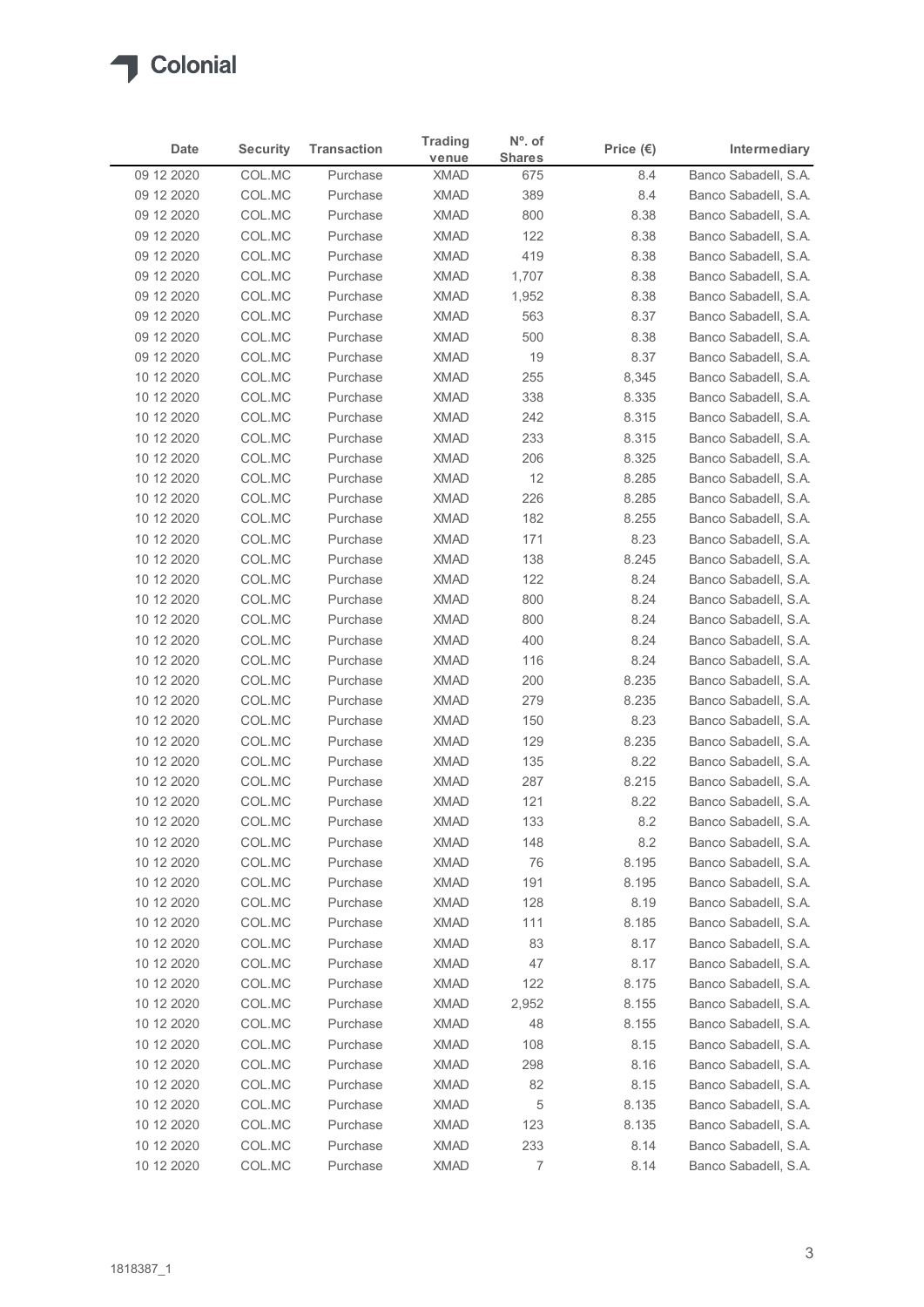

| <b>Date</b><br><b>Security</b><br><b>Transaction</b><br>Price $(\epsilon)$<br>Intermediary<br><b>Shares</b><br>venue<br>Banco Sabadell, S.A.<br>COL.MC<br>10 12 2020<br><b>XMAD</b><br>8.135<br>Purchase<br>20<br>COL.MC<br><b>XMAD</b><br>127<br>8.135<br>Banco Sabadell, S.A.<br>10 12 2020<br>Purchase<br>COL.MC<br><b>XMAD</b><br>107<br>8.135<br>10 12 2020<br>Purchase<br><b>XMAD</b><br>165<br>8.145<br>10 12 2020<br>COL.MC<br>Purchase<br>Banco Sabadell, S.A.<br>COL.MC<br><b>XMAD</b><br>100<br>Banco Sabadell, S.A.<br>10 12 2020<br>Purchase<br>8.14<br>COL.MC<br><b>XMAD</b><br>138<br>10 12 2020<br>Purchase<br>8.135<br>COL.MC<br><b>XMAD</b><br>269<br>Banco Sabadell, S.A.<br>10 12 2020<br>Purchase<br>8.16<br>COL.MC<br>117<br>10 12 2020<br>Purchase<br><b>XMAD</b><br>8.155<br>Banco Sabadell, S.A.<br>COL.MC<br><b>XMAD</b><br>113<br>Banco Sabadell, S.A.<br>10 12 2020<br>8.155<br>Purchase<br>COL.MC<br><b>XMAD</b><br>98<br>Banco Sabadell, S.A.<br>10 12 2020<br>Purchase<br>8.16<br>COL.MC<br><b>XMAD</b><br>Banco Sabadell, S.A.<br>10 12 2020<br>Purchase<br>20<br>8.165<br>COL.MC<br><b>XMAD</b><br>Banco Sabadell, S.A.<br>10 12 2020<br>Purchase<br>150<br>8.16<br><b>XMAD</b><br>59<br>10 12 2020<br>COL.MC<br>Purchase<br>8.16<br>Banco Sabadell, S.A.<br>10 12 2020<br>COL.MC<br>XMAD<br>116<br>8.185<br>Purchase<br>10 12 2020<br>COL.MC<br>XMAD<br>45<br>Banco Sabadell, S.A.<br>Purchase<br>8.18<br>COL.MC<br>XMAD<br>8.18<br>10 12 2020<br>Purchase<br>103<br>COL.MC<br>XMAD<br>8.175<br>10 12 2020<br>Purchase<br>102<br>COL.MC<br><b>XMAD</b><br>8.17<br>10 12 2020<br>Purchase<br>109<br>COL.MC<br><b>XMAD</b><br>8.175<br>10 12 2020<br>Purchase<br>109<br>82<br>8.17<br>10 12 2020<br>COL.MC<br>Purchase<br><b>XMAD</b><br><b>XMAD</b><br>8.165<br>10 12 2020<br>COL.MC<br>Purchase<br>101<br>COL.MC<br><b>XMAD</b><br>115<br>8.155<br>10 12 2020<br>Purchase<br><b>XMAD</b><br>87<br>10 12 2020<br>COL.MC<br>Purchase<br>8.15<br>XMAD<br>10 12 2020<br>COL.MC<br>Purchase<br>14<br>8.15<br>COL.MC<br><b>XMAD</b><br>113<br>10 12 2020<br>Purchase<br>8.145<br>COL.MC<br><b>XMAD</b><br>78<br>8.175<br>10 12 2020<br>Purchase<br><b>XMAD</b><br>86<br>10 12 2020<br>COL.MC<br>8.15<br>Purchase<br>COL.MC<br>XMAD<br>99<br>8.15<br>10 12 2020<br>Purchase<br>COL.MC<br><b>XMAD</b><br>80<br>8.14<br>10 12 2020<br>Purchase<br>COL.MC<br><b>XMAD</b><br>8.135<br>10 12 2020<br>Purchase<br>75<br>COL.MC<br><b>XMAD</b><br>98<br>8.13<br>10 12 2020<br>Purchase<br><b>XMAD</b><br>201<br>8.13<br>10 12 2020<br>COL.MC<br>Purchase<br><b>XMAD</b><br>10 12 2020<br>COL.MC<br>Purchase<br>1,292<br>8.13<br>COL.MC<br><b>XMAD</b><br>311<br>8.13<br>10 12 2020<br>Purchase<br>XMAD<br>62<br>8.13<br>10 12 2020<br>COL.MC<br>Purchase<br>10 12 2020<br>COL.MC<br>Purchase<br><b>XMAD</b><br>110<br>8.13<br>COL.MC<br><b>XMAD</b><br>8.13<br>10 12 2020<br>Purchase<br>1,024<br>COL.MC<br><b>XMAD</b><br>97<br>8.125<br>10 12 2020<br>Purchase<br>XMAD<br>72<br>8.125<br>COL.MC<br>Purchase<br>COL.MC<br><b>XMAD</b><br>107<br>8.12<br>Purchase<br>COL.MC<br><b>XMAD</b><br>110<br>8.105<br>Purchase<br><b>XMAD</b><br>8.095<br>COL.MC<br>Purchase<br>108<br>COL.MC<br><b>XMAD</b><br>81<br>Purchase<br>8.085<br>COL.MC<br><b>XMAD</b><br>102<br>8.07<br>Purchase<br>COL.MC<br>XMAD<br>53<br>8.065<br>Purchase<br>XMAD<br>8.065<br>10 12 2020<br>COL.MC<br>Purchase<br>91<br>COL.MC<br><b>XMAD</b><br>10 12 2020<br>Purchase<br>23<br>8.065<br>COL.MC<br><b>XMAD</b><br>8.045<br>10 12 2020<br>Purchase<br>108<br>COL.MC<br>21<br>Banco Sabadell, S.A.<br>10 12 2020<br>Purchase<br><b>XMAD</b><br>8.045 |            |  |                |           |  |
|------------------------------------------------------------------------------------------------------------------------------------------------------------------------------------------------------------------------------------------------------------------------------------------------------------------------------------------------------------------------------------------------------------------------------------------------------------------------------------------------------------------------------------------------------------------------------------------------------------------------------------------------------------------------------------------------------------------------------------------------------------------------------------------------------------------------------------------------------------------------------------------------------------------------------------------------------------------------------------------------------------------------------------------------------------------------------------------------------------------------------------------------------------------------------------------------------------------------------------------------------------------------------------------------------------------------------------------------------------------------------------------------------------------------------------------------------------------------------------------------------------------------------------------------------------------------------------------------------------------------------------------------------------------------------------------------------------------------------------------------------------------------------------------------------------------------------------------------------------------------------------------------------------------------------------------------------------------------------------------------------------------------------------------------------------------------------------------------------------------------------------------------------------------------------------------------------------------------------------------------------------------------------------------------------------------------------------------------------------------------------------------------------------------------------------------------------------------------------------------------------------------------------------------------------------------------------------------------------------------------------------------------------------------------------------------------------------------------------------------------------------------------------------------------------------------------------------------------------------------------------------------------------------------------------------------------------------------------------------------------------------------------------------------------------------------------------------------------------------------------------------------------------------------------------------------------------------------------------------------------------------------------------------------------------------------------------------------------------------------------------------------------------------------------------------------------------------------------------------------------------------------------------------------------------------------------------------------------------------------------------------------------|------------|--|----------------|-----------|--|
| Banco Sabadell, S.A.<br>Banco Sabadell, S.A.<br>Banco Sabadell, S.A.<br>Banco Sabadell, S.A.<br>Banco Sabadell, S.A.<br>Banco Sabadell, S.A.<br>Banco Sabadell, S.A.<br>Banco Sabadell, S.A.<br>Banco Sabadell, S.A.<br>Banco Sabadell, S.A.<br>Banco Sabadell, S.A.<br>Banco Sabadell, S.A.<br>Banco Sabadell, S.A.<br>Banco Sabadell, S.A.<br>Banco Sabadell, S.A.<br>Banco Sabadell, S.A.<br>Banco Sabadell, S.A.<br>Banco Sabadell, S.A.<br>Banco Sabadell, S.A.<br>Banco Sabadell, S.A.<br>Banco Sabadell, S.A.<br>Banco Sabadell, S.A.<br>Banco Sabadell, S.A.<br>Banco Sabadell, S.A.<br>Banco Sabadell, S.A.<br>Banco Sabadell, S.A.<br>Banco Sabadell, S.A.<br>Banco Sabadell, S.A.<br>Banco Sabadell, S.A.<br>Banco Sabadell, S.A.<br>Banco Sabadell, S.A.<br>Banco Sabadell, S.A.<br>Banco Sabadell, S.A.<br>Banco Sabadell, S.A.<br>Banco Sabadell, S.A.<br>Banco Sabadell, S.A.                                                                                                                                                                                                                                                                                                                                                                                                                                                                                                                                                                                                                                                                                                                                                                                                                                                                                                                                                                                                                                                                                                                                                                                                                                                                                                                                                                                                                                                                                                                                                                                                                                                                                                                                                                                                                                                                                                                                                                                                                                                                                                                                                                                                                                                                                                                                                                                                                                                                                                                                                                                                                                                                                                                                                   |            |  | <b>Trading</b> | $No$ . of |  |
|                                                                                                                                                                                                                                                                                                                                                                                                                                                                                                                                                                                                                                                                                                                                                                                                                                                                                                                                                                                                                                                                                                                                                                                                                                                                                                                                                                                                                                                                                                                                                                                                                                                                                                                                                                                                                                                                                                                                                                                                                                                                                                                                                                                                                                                                                                                                                                                                                                                                                                                                                                                                                                                                                                                                                                                                                                                                                                                                                                                                                                                                                                                                                                                                                                                                                                                                                                                                                                                                                                                                                                                                                                                |            |  |                |           |  |
|                                                                                                                                                                                                                                                                                                                                                                                                                                                                                                                                                                                                                                                                                                                                                                                                                                                                                                                                                                                                                                                                                                                                                                                                                                                                                                                                                                                                                                                                                                                                                                                                                                                                                                                                                                                                                                                                                                                                                                                                                                                                                                                                                                                                                                                                                                                                                                                                                                                                                                                                                                                                                                                                                                                                                                                                                                                                                                                                                                                                                                                                                                                                                                                                                                                                                                                                                                                                                                                                                                                                                                                                                                                |            |  |                |           |  |
|                                                                                                                                                                                                                                                                                                                                                                                                                                                                                                                                                                                                                                                                                                                                                                                                                                                                                                                                                                                                                                                                                                                                                                                                                                                                                                                                                                                                                                                                                                                                                                                                                                                                                                                                                                                                                                                                                                                                                                                                                                                                                                                                                                                                                                                                                                                                                                                                                                                                                                                                                                                                                                                                                                                                                                                                                                                                                                                                                                                                                                                                                                                                                                                                                                                                                                                                                                                                                                                                                                                                                                                                                                                |            |  |                |           |  |
|                                                                                                                                                                                                                                                                                                                                                                                                                                                                                                                                                                                                                                                                                                                                                                                                                                                                                                                                                                                                                                                                                                                                                                                                                                                                                                                                                                                                                                                                                                                                                                                                                                                                                                                                                                                                                                                                                                                                                                                                                                                                                                                                                                                                                                                                                                                                                                                                                                                                                                                                                                                                                                                                                                                                                                                                                                                                                                                                                                                                                                                                                                                                                                                                                                                                                                                                                                                                                                                                                                                                                                                                                                                |            |  |                |           |  |
|                                                                                                                                                                                                                                                                                                                                                                                                                                                                                                                                                                                                                                                                                                                                                                                                                                                                                                                                                                                                                                                                                                                                                                                                                                                                                                                                                                                                                                                                                                                                                                                                                                                                                                                                                                                                                                                                                                                                                                                                                                                                                                                                                                                                                                                                                                                                                                                                                                                                                                                                                                                                                                                                                                                                                                                                                                                                                                                                                                                                                                                                                                                                                                                                                                                                                                                                                                                                                                                                                                                                                                                                                                                |            |  |                |           |  |
|                                                                                                                                                                                                                                                                                                                                                                                                                                                                                                                                                                                                                                                                                                                                                                                                                                                                                                                                                                                                                                                                                                                                                                                                                                                                                                                                                                                                                                                                                                                                                                                                                                                                                                                                                                                                                                                                                                                                                                                                                                                                                                                                                                                                                                                                                                                                                                                                                                                                                                                                                                                                                                                                                                                                                                                                                                                                                                                                                                                                                                                                                                                                                                                                                                                                                                                                                                                                                                                                                                                                                                                                                                                |            |  |                |           |  |
|                                                                                                                                                                                                                                                                                                                                                                                                                                                                                                                                                                                                                                                                                                                                                                                                                                                                                                                                                                                                                                                                                                                                                                                                                                                                                                                                                                                                                                                                                                                                                                                                                                                                                                                                                                                                                                                                                                                                                                                                                                                                                                                                                                                                                                                                                                                                                                                                                                                                                                                                                                                                                                                                                                                                                                                                                                                                                                                                                                                                                                                                                                                                                                                                                                                                                                                                                                                                                                                                                                                                                                                                                                                |            |  |                |           |  |
|                                                                                                                                                                                                                                                                                                                                                                                                                                                                                                                                                                                                                                                                                                                                                                                                                                                                                                                                                                                                                                                                                                                                                                                                                                                                                                                                                                                                                                                                                                                                                                                                                                                                                                                                                                                                                                                                                                                                                                                                                                                                                                                                                                                                                                                                                                                                                                                                                                                                                                                                                                                                                                                                                                                                                                                                                                                                                                                                                                                                                                                                                                                                                                                                                                                                                                                                                                                                                                                                                                                                                                                                                                                |            |  |                |           |  |
|                                                                                                                                                                                                                                                                                                                                                                                                                                                                                                                                                                                                                                                                                                                                                                                                                                                                                                                                                                                                                                                                                                                                                                                                                                                                                                                                                                                                                                                                                                                                                                                                                                                                                                                                                                                                                                                                                                                                                                                                                                                                                                                                                                                                                                                                                                                                                                                                                                                                                                                                                                                                                                                                                                                                                                                                                                                                                                                                                                                                                                                                                                                                                                                                                                                                                                                                                                                                                                                                                                                                                                                                                                                |            |  |                |           |  |
|                                                                                                                                                                                                                                                                                                                                                                                                                                                                                                                                                                                                                                                                                                                                                                                                                                                                                                                                                                                                                                                                                                                                                                                                                                                                                                                                                                                                                                                                                                                                                                                                                                                                                                                                                                                                                                                                                                                                                                                                                                                                                                                                                                                                                                                                                                                                                                                                                                                                                                                                                                                                                                                                                                                                                                                                                                                                                                                                                                                                                                                                                                                                                                                                                                                                                                                                                                                                                                                                                                                                                                                                                                                |            |  |                |           |  |
|                                                                                                                                                                                                                                                                                                                                                                                                                                                                                                                                                                                                                                                                                                                                                                                                                                                                                                                                                                                                                                                                                                                                                                                                                                                                                                                                                                                                                                                                                                                                                                                                                                                                                                                                                                                                                                                                                                                                                                                                                                                                                                                                                                                                                                                                                                                                                                                                                                                                                                                                                                                                                                                                                                                                                                                                                                                                                                                                                                                                                                                                                                                                                                                                                                                                                                                                                                                                                                                                                                                                                                                                                                                |            |  |                |           |  |
|                                                                                                                                                                                                                                                                                                                                                                                                                                                                                                                                                                                                                                                                                                                                                                                                                                                                                                                                                                                                                                                                                                                                                                                                                                                                                                                                                                                                                                                                                                                                                                                                                                                                                                                                                                                                                                                                                                                                                                                                                                                                                                                                                                                                                                                                                                                                                                                                                                                                                                                                                                                                                                                                                                                                                                                                                                                                                                                                                                                                                                                                                                                                                                                                                                                                                                                                                                                                                                                                                                                                                                                                                                                |            |  |                |           |  |
|                                                                                                                                                                                                                                                                                                                                                                                                                                                                                                                                                                                                                                                                                                                                                                                                                                                                                                                                                                                                                                                                                                                                                                                                                                                                                                                                                                                                                                                                                                                                                                                                                                                                                                                                                                                                                                                                                                                                                                                                                                                                                                                                                                                                                                                                                                                                                                                                                                                                                                                                                                                                                                                                                                                                                                                                                                                                                                                                                                                                                                                                                                                                                                                                                                                                                                                                                                                                                                                                                                                                                                                                                                                |            |  |                |           |  |
|                                                                                                                                                                                                                                                                                                                                                                                                                                                                                                                                                                                                                                                                                                                                                                                                                                                                                                                                                                                                                                                                                                                                                                                                                                                                                                                                                                                                                                                                                                                                                                                                                                                                                                                                                                                                                                                                                                                                                                                                                                                                                                                                                                                                                                                                                                                                                                                                                                                                                                                                                                                                                                                                                                                                                                                                                                                                                                                                                                                                                                                                                                                                                                                                                                                                                                                                                                                                                                                                                                                                                                                                                                                |            |  |                |           |  |
|                                                                                                                                                                                                                                                                                                                                                                                                                                                                                                                                                                                                                                                                                                                                                                                                                                                                                                                                                                                                                                                                                                                                                                                                                                                                                                                                                                                                                                                                                                                                                                                                                                                                                                                                                                                                                                                                                                                                                                                                                                                                                                                                                                                                                                                                                                                                                                                                                                                                                                                                                                                                                                                                                                                                                                                                                                                                                                                                                                                                                                                                                                                                                                                                                                                                                                                                                                                                                                                                                                                                                                                                                                                |            |  |                |           |  |
|                                                                                                                                                                                                                                                                                                                                                                                                                                                                                                                                                                                                                                                                                                                                                                                                                                                                                                                                                                                                                                                                                                                                                                                                                                                                                                                                                                                                                                                                                                                                                                                                                                                                                                                                                                                                                                                                                                                                                                                                                                                                                                                                                                                                                                                                                                                                                                                                                                                                                                                                                                                                                                                                                                                                                                                                                                                                                                                                                                                                                                                                                                                                                                                                                                                                                                                                                                                                                                                                                                                                                                                                                                                |            |  |                |           |  |
|                                                                                                                                                                                                                                                                                                                                                                                                                                                                                                                                                                                                                                                                                                                                                                                                                                                                                                                                                                                                                                                                                                                                                                                                                                                                                                                                                                                                                                                                                                                                                                                                                                                                                                                                                                                                                                                                                                                                                                                                                                                                                                                                                                                                                                                                                                                                                                                                                                                                                                                                                                                                                                                                                                                                                                                                                                                                                                                                                                                                                                                                                                                                                                                                                                                                                                                                                                                                                                                                                                                                                                                                                                                |            |  |                |           |  |
|                                                                                                                                                                                                                                                                                                                                                                                                                                                                                                                                                                                                                                                                                                                                                                                                                                                                                                                                                                                                                                                                                                                                                                                                                                                                                                                                                                                                                                                                                                                                                                                                                                                                                                                                                                                                                                                                                                                                                                                                                                                                                                                                                                                                                                                                                                                                                                                                                                                                                                                                                                                                                                                                                                                                                                                                                                                                                                                                                                                                                                                                                                                                                                                                                                                                                                                                                                                                                                                                                                                                                                                                                                                |            |  |                |           |  |
|                                                                                                                                                                                                                                                                                                                                                                                                                                                                                                                                                                                                                                                                                                                                                                                                                                                                                                                                                                                                                                                                                                                                                                                                                                                                                                                                                                                                                                                                                                                                                                                                                                                                                                                                                                                                                                                                                                                                                                                                                                                                                                                                                                                                                                                                                                                                                                                                                                                                                                                                                                                                                                                                                                                                                                                                                                                                                                                                                                                                                                                                                                                                                                                                                                                                                                                                                                                                                                                                                                                                                                                                                                                |            |  |                |           |  |
|                                                                                                                                                                                                                                                                                                                                                                                                                                                                                                                                                                                                                                                                                                                                                                                                                                                                                                                                                                                                                                                                                                                                                                                                                                                                                                                                                                                                                                                                                                                                                                                                                                                                                                                                                                                                                                                                                                                                                                                                                                                                                                                                                                                                                                                                                                                                                                                                                                                                                                                                                                                                                                                                                                                                                                                                                                                                                                                                                                                                                                                                                                                                                                                                                                                                                                                                                                                                                                                                                                                                                                                                                                                |            |  |                |           |  |
|                                                                                                                                                                                                                                                                                                                                                                                                                                                                                                                                                                                                                                                                                                                                                                                                                                                                                                                                                                                                                                                                                                                                                                                                                                                                                                                                                                                                                                                                                                                                                                                                                                                                                                                                                                                                                                                                                                                                                                                                                                                                                                                                                                                                                                                                                                                                                                                                                                                                                                                                                                                                                                                                                                                                                                                                                                                                                                                                                                                                                                                                                                                                                                                                                                                                                                                                                                                                                                                                                                                                                                                                                                                |            |  |                |           |  |
|                                                                                                                                                                                                                                                                                                                                                                                                                                                                                                                                                                                                                                                                                                                                                                                                                                                                                                                                                                                                                                                                                                                                                                                                                                                                                                                                                                                                                                                                                                                                                                                                                                                                                                                                                                                                                                                                                                                                                                                                                                                                                                                                                                                                                                                                                                                                                                                                                                                                                                                                                                                                                                                                                                                                                                                                                                                                                                                                                                                                                                                                                                                                                                                                                                                                                                                                                                                                                                                                                                                                                                                                                                                |            |  |                |           |  |
|                                                                                                                                                                                                                                                                                                                                                                                                                                                                                                                                                                                                                                                                                                                                                                                                                                                                                                                                                                                                                                                                                                                                                                                                                                                                                                                                                                                                                                                                                                                                                                                                                                                                                                                                                                                                                                                                                                                                                                                                                                                                                                                                                                                                                                                                                                                                                                                                                                                                                                                                                                                                                                                                                                                                                                                                                                                                                                                                                                                                                                                                                                                                                                                                                                                                                                                                                                                                                                                                                                                                                                                                                                                |            |  |                |           |  |
|                                                                                                                                                                                                                                                                                                                                                                                                                                                                                                                                                                                                                                                                                                                                                                                                                                                                                                                                                                                                                                                                                                                                                                                                                                                                                                                                                                                                                                                                                                                                                                                                                                                                                                                                                                                                                                                                                                                                                                                                                                                                                                                                                                                                                                                                                                                                                                                                                                                                                                                                                                                                                                                                                                                                                                                                                                                                                                                                                                                                                                                                                                                                                                                                                                                                                                                                                                                                                                                                                                                                                                                                                                                |            |  |                |           |  |
|                                                                                                                                                                                                                                                                                                                                                                                                                                                                                                                                                                                                                                                                                                                                                                                                                                                                                                                                                                                                                                                                                                                                                                                                                                                                                                                                                                                                                                                                                                                                                                                                                                                                                                                                                                                                                                                                                                                                                                                                                                                                                                                                                                                                                                                                                                                                                                                                                                                                                                                                                                                                                                                                                                                                                                                                                                                                                                                                                                                                                                                                                                                                                                                                                                                                                                                                                                                                                                                                                                                                                                                                                                                |            |  |                |           |  |
|                                                                                                                                                                                                                                                                                                                                                                                                                                                                                                                                                                                                                                                                                                                                                                                                                                                                                                                                                                                                                                                                                                                                                                                                                                                                                                                                                                                                                                                                                                                                                                                                                                                                                                                                                                                                                                                                                                                                                                                                                                                                                                                                                                                                                                                                                                                                                                                                                                                                                                                                                                                                                                                                                                                                                                                                                                                                                                                                                                                                                                                                                                                                                                                                                                                                                                                                                                                                                                                                                                                                                                                                                                                |            |  |                |           |  |
|                                                                                                                                                                                                                                                                                                                                                                                                                                                                                                                                                                                                                                                                                                                                                                                                                                                                                                                                                                                                                                                                                                                                                                                                                                                                                                                                                                                                                                                                                                                                                                                                                                                                                                                                                                                                                                                                                                                                                                                                                                                                                                                                                                                                                                                                                                                                                                                                                                                                                                                                                                                                                                                                                                                                                                                                                                                                                                                                                                                                                                                                                                                                                                                                                                                                                                                                                                                                                                                                                                                                                                                                                                                |            |  |                |           |  |
|                                                                                                                                                                                                                                                                                                                                                                                                                                                                                                                                                                                                                                                                                                                                                                                                                                                                                                                                                                                                                                                                                                                                                                                                                                                                                                                                                                                                                                                                                                                                                                                                                                                                                                                                                                                                                                                                                                                                                                                                                                                                                                                                                                                                                                                                                                                                                                                                                                                                                                                                                                                                                                                                                                                                                                                                                                                                                                                                                                                                                                                                                                                                                                                                                                                                                                                                                                                                                                                                                                                                                                                                                                                |            |  |                |           |  |
|                                                                                                                                                                                                                                                                                                                                                                                                                                                                                                                                                                                                                                                                                                                                                                                                                                                                                                                                                                                                                                                                                                                                                                                                                                                                                                                                                                                                                                                                                                                                                                                                                                                                                                                                                                                                                                                                                                                                                                                                                                                                                                                                                                                                                                                                                                                                                                                                                                                                                                                                                                                                                                                                                                                                                                                                                                                                                                                                                                                                                                                                                                                                                                                                                                                                                                                                                                                                                                                                                                                                                                                                                                                |            |  |                |           |  |
|                                                                                                                                                                                                                                                                                                                                                                                                                                                                                                                                                                                                                                                                                                                                                                                                                                                                                                                                                                                                                                                                                                                                                                                                                                                                                                                                                                                                                                                                                                                                                                                                                                                                                                                                                                                                                                                                                                                                                                                                                                                                                                                                                                                                                                                                                                                                                                                                                                                                                                                                                                                                                                                                                                                                                                                                                                                                                                                                                                                                                                                                                                                                                                                                                                                                                                                                                                                                                                                                                                                                                                                                                                                |            |  |                |           |  |
|                                                                                                                                                                                                                                                                                                                                                                                                                                                                                                                                                                                                                                                                                                                                                                                                                                                                                                                                                                                                                                                                                                                                                                                                                                                                                                                                                                                                                                                                                                                                                                                                                                                                                                                                                                                                                                                                                                                                                                                                                                                                                                                                                                                                                                                                                                                                                                                                                                                                                                                                                                                                                                                                                                                                                                                                                                                                                                                                                                                                                                                                                                                                                                                                                                                                                                                                                                                                                                                                                                                                                                                                                                                |            |  |                |           |  |
|                                                                                                                                                                                                                                                                                                                                                                                                                                                                                                                                                                                                                                                                                                                                                                                                                                                                                                                                                                                                                                                                                                                                                                                                                                                                                                                                                                                                                                                                                                                                                                                                                                                                                                                                                                                                                                                                                                                                                                                                                                                                                                                                                                                                                                                                                                                                                                                                                                                                                                                                                                                                                                                                                                                                                                                                                                                                                                                                                                                                                                                                                                                                                                                                                                                                                                                                                                                                                                                                                                                                                                                                                                                |            |  |                |           |  |
|                                                                                                                                                                                                                                                                                                                                                                                                                                                                                                                                                                                                                                                                                                                                                                                                                                                                                                                                                                                                                                                                                                                                                                                                                                                                                                                                                                                                                                                                                                                                                                                                                                                                                                                                                                                                                                                                                                                                                                                                                                                                                                                                                                                                                                                                                                                                                                                                                                                                                                                                                                                                                                                                                                                                                                                                                                                                                                                                                                                                                                                                                                                                                                                                                                                                                                                                                                                                                                                                                                                                                                                                                                                |            |  |                |           |  |
|                                                                                                                                                                                                                                                                                                                                                                                                                                                                                                                                                                                                                                                                                                                                                                                                                                                                                                                                                                                                                                                                                                                                                                                                                                                                                                                                                                                                                                                                                                                                                                                                                                                                                                                                                                                                                                                                                                                                                                                                                                                                                                                                                                                                                                                                                                                                                                                                                                                                                                                                                                                                                                                                                                                                                                                                                                                                                                                                                                                                                                                                                                                                                                                                                                                                                                                                                                                                                                                                                                                                                                                                                                                |            |  |                |           |  |
|                                                                                                                                                                                                                                                                                                                                                                                                                                                                                                                                                                                                                                                                                                                                                                                                                                                                                                                                                                                                                                                                                                                                                                                                                                                                                                                                                                                                                                                                                                                                                                                                                                                                                                                                                                                                                                                                                                                                                                                                                                                                                                                                                                                                                                                                                                                                                                                                                                                                                                                                                                                                                                                                                                                                                                                                                                                                                                                                                                                                                                                                                                                                                                                                                                                                                                                                                                                                                                                                                                                                                                                                                                                | 10 12 2020 |  |                |           |  |
|                                                                                                                                                                                                                                                                                                                                                                                                                                                                                                                                                                                                                                                                                                                                                                                                                                                                                                                                                                                                                                                                                                                                                                                                                                                                                                                                                                                                                                                                                                                                                                                                                                                                                                                                                                                                                                                                                                                                                                                                                                                                                                                                                                                                                                                                                                                                                                                                                                                                                                                                                                                                                                                                                                                                                                                                                                                                                                                                                                                                                                                                                                                                                                                                                                                                                                                                                                                                                                                                                                                                                                                                                                                | 10 12 2020 |  |                |           |  |
|                                                                                                                                                                                                                                                                                                                                                                                                                                                                                                                                                                                                                                                                                                                                                                                                                                                                                                                                                                                                                                                                                                                                                                                                                                                                                                                                                                                                                                                                                                                                                                                                                                                                                                                                                                                                                                                                                                                                                                                                                                                                                                                                                                                                                                                                                                                                                                                                                                                                                                                                                                                                                                                                                                                                                                                                                                                                                                                                                                                                                                                                                                                                                                                                                                                                                                                                                                                                                                                                                                                                                                                                                                                | 10 12 2020 |  |                |           |  |
|                                                                                                                                                                                                                                                                                                                                                                                                                                                                                                                                                                                                                                                                                                                                                                                                                                                                                                                                                                                                                                                                                                                                                                                                                                                                                                                                                                                                                                                                                                                                                                                                                                                                                                                                                                                                                                                                                                                                                                                                                                                                                                                                                                                                                                                                                                                                                                                                                                                                                                                                                                                                                                                                                                                                                                                                                                                                                                                                                                                                                                                                                                                                                                                                                                                                                                                                                                                                                                                                                                                                                                                                                                                | 10 12 2020 |  |                |           |  |
|                                                                                                                                                                                                                                                                                                                                                                                                                                                                                                                                                                                                                                                                                                                                                                                                                                                                                                                                                                                                                                                                                                                                                                                                                                                                                                                                                                                                                                                                                                                                                                                                                                                                                                                                                                                                                                                                                                                                                                                                                                                                                                                                                                                                                                                                                                                                                                                                                                                                                                                                                                                                                                                                                                                                                                                                                                                                                                                                                                                                                                                                                                                                                                                                                                                                                                                                                                                                                                                                                                                                                                                                                                                | 10 12 2020 |  |                |           |  |
|                                                                                                                                                                                                                                                                                                                                                                                                                                                                                                                                                                                                                                                                                                                                                                                                                                                                                                                                                                                                                                                                                                                                                                                                                                                                                                                                                                                                                                                                                                                                                                                                                                                                                                                                                                                                                                                                                                                                                                                                                                                                                                                                                                                                                                                                                                                                                                                                                                                                                                                                                                                                                                                                                                                                                                                                                                                                                                                                                                                                                                                                                                                                                                                                                                                                                                                                                                                                                                                                                                                                                                                                                                                | 10 12 2020 |  |                |           |  |
|                                                                                                                                                                                                                                                                                                                                                                                                                                                                                                                                                                                                                                                                                                                                                                                                                                                                                                                                                                                                                                                                                                                                                                                                                                                                                                                                                                                                                                                                                                                                                                                                                                                                                                                                                                                                                                                                                                                                                                                                                                                                                                                                                                                                                                                                                                                                                                                                                                                                                                                                                                                                                                                                                                                                                                                                                                                                                                                                                                                                                                                                                                                                                                                                                                                                                                                                                                                                                                                                                                                                                                                                                                                | 10 12 2020 |  |                |           |  |
|                                                                                                                                                                                                                                                                                                                                                                                                                                                                                                                                                                                                                                                                                                                                                                                                                                                                                                                                                                                                                                                                                                                                                                                                                                                                                                                                                                                                                                                                                                                                                                                                                                                                                                                                                                                                                                                                                                                                                                                                                                                                                                                                                                                                                                                                                                                                                                                                                                                                                                                                                                                                                                                                                                                                                                                                                                                                                                                                                                                                                                                                                                                                                                                                                                                                                                                                                                                                                                                                                                                                                                                                                                                |            |  |                |           |  |
|                                                                                                                                                                                                                                                                                                                                                                                                                                                                                                                                                                                                                                                                                                                                                                                                                                                                                                                                                                                                                                                                                                                                                                                                                                                                                                                                                                                                                                                                                                                                                                                                                                                                                                                                                                                                                                                                                                                                                                                                                                                                                                                                                                                                                                                                                                                                                                                                                                                                                                                                                                                                                                                                                                                                                                                                                                                                                                                                                                                                                                                                                                                                                                                                                                                                                                                                                                                                                                                                                                                                                                                                                                                |            |  |                |           |  |
|                                                                                                                                                                                                                                                                                                                                                                                                                                                                                                                                                                                                                                                                                                                                                                                                                                                                                                                                                                                                                                                                                                                                                                                                                                                                                                                                                                                                                                                                                                                                                                                                                                                                                                                                                                                                                                                                                                                                                                                                                                                                                                                                                                                                                                                                                                                                                                                                                                                                                                                                                                                                                                                                                                                                                                                                                                                                                                                                                                                                                                                                                                                                                                                                                                                                                                                                                                                                                                                                                                                                                                                                                                                |            |  |                |           |  |
| COL.MC<br>XMAD<br>199<br>8.035<br>Banco Sabadell, S.A.<br>Purchase                                                                                                                                                                                                                                                                                                                                                                                                                                                                                                                                                                                                                                                                                                                                                                                                                                                                                                                                                                                                                                                                                                                                                                                                                                                                                                                                                                                                                                                                                                                                                                                                                                                                                                                                                                                                                                                                                                                                                                                                                                                                                                                                                                                                                                                                                                                                                                                                                                                                                                                                                                                                                                                                                                                                                                                                                                                                                                                                                                                                                                                                                                                                                                                                                                                                                                                                                                                                                                                                                                                                                                             | 10 12 2020 |  |                |           |  |
|                                                                                                                                                                                                                                                                                                                                                                                                                                                                                                                                                                                                                                                                                                                                                                                                                                                                                                                                                                                                                                                                                                                                                                                                                                                                                                                                                                                                                                                                                                                                                                                                                                                                                                                                                                                                                                                                                                                                                                                                                                                                                                                                                                                                                                                                                                                                                                                                                                                                                                                                                                                                                                                                                                                                                                                                                                                                                                                                                                                                                                                                                                                                                                                                                                                                                                                                                                                                                                                                                                                                                                                                                                                |            |  |                |           |  |
| 4                                                                                                                                                                                                                                                                                                                                                                                                                                                                                                                                                                                                                                                                                                                                                                                                                                                                                                                                                                                                                                                                                                                                                                                                                                                                                                                                                                                                                                                                                                                                                                                                                                                                                                                                                                                                                                                                                                                                                                                                                                                                                                                                                                                                                                                                                                                                                                                                                                                                                                                                                                                                                                                                                                                                                                                                                                                                                                                                                                                                                                                                                                                                                                                                                                                                                                                                                                                                                                                                                                                                                                                                                                              |            |  |                |           |  |